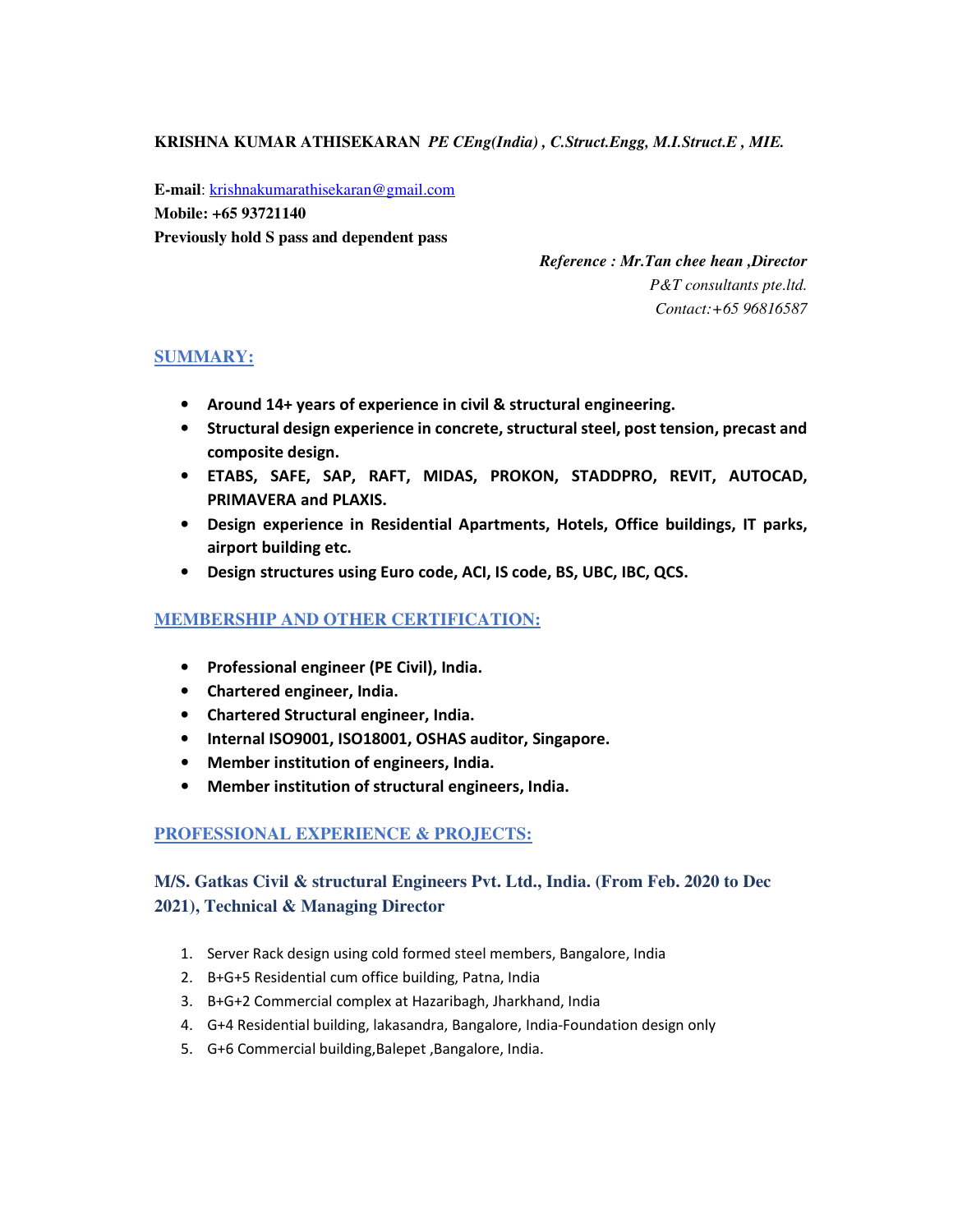# **M/S. P & T consultants pte ltd, Singapore From January 2018 to October 2019 Senior Structural Design Engineer**

- 1. Structural design for proposed residential development comprising 3 blocks of 38-40 storey building (total 1259 units) with 1 childcare centre, 3 level basement carpark, swimming pool and communal facilities at Stirling Road (Queenstown Planning Area)
- 2. Preliminary sizing for proposed residential development comprising of 1 tower of 24-storey flat apartments (total 88 units) with landscape deck, common basement carparks and communal facilities at Orchard Boulevard (Orchard Planning Area)
- 3. Preliminary sizing for proposed change of use and alterations and additions works to existing WilkieEdge.
- 4. AC checking for Proposed erection of a 38-storey office development with 3-storey basement carpark, 3-storey podium and roof garden at Cecil Street / Telok Ayer Street (Downtown Core Planning Area)
- 5. AC checking for proposed mixed use commercial & residential development comprising 2 storeyshopping podium, 3 basements with carparks, 11 blocks of 11-storey residential flats (667 units)with swimming pool and communal facilities, commercial bridge with airspace across Bidadari Park Drive, airspace / subterranean connections to Woodleigh Village & integrated with community club& neighbourhood police centre at Upper Aljunied Road / Bidadari Park Drive (Toa Payoh PlanningArea)
- 6. AC checking for underground pedestrian link & AEI at Causeway Point proposed alterations &additions to existing 7-storey shopping / entertainment complex with 3 basements (comprising 2 basements carpark & 1 basement commercial uses) at 1 Woodlands Square

## **M/S. Meinhardt singapore pte ltd, Singapore. From Dec 2015 to Jan 2018 Senior Structural Design Engineer From June 2013 to July 2015**

- 1. GHIAL Rajiv Gandhi international airport expansion , Hyderabad , India.Ground+2storey +roof. Pad footing. Beam slab system adopted.IS code .Using BIM.Schematic design.9 by 9 bay size. Airport Expansion includes two piers of length around 300m and width around 38m on both side of existing terminal building.
- 2. Real estate design and consulting service for Qatar rail ,Hamad hospital site, Doha ,Qatar. Zones ranging from A1 to A4 .A1 got 4basement,A2 got 3 basement,A3 got single basement2 basements. All tower got typical floor of 17storey+roof residential development. Raft foundation. Beam slab system at all levels. A2's Typical floor loads are transfer at 2nd storey above metro station box.28m long PT transfer beam is used. Loads are transfer back to station wall. Euro code ,QCS2014.Using BIM.
- 3. Green land stage 2 residential development Iskandar water front blk 1 tower 1 and 5.40 story + roof. Pile foundation. Flat plate with perimeter beams.etabs modelling .BS code.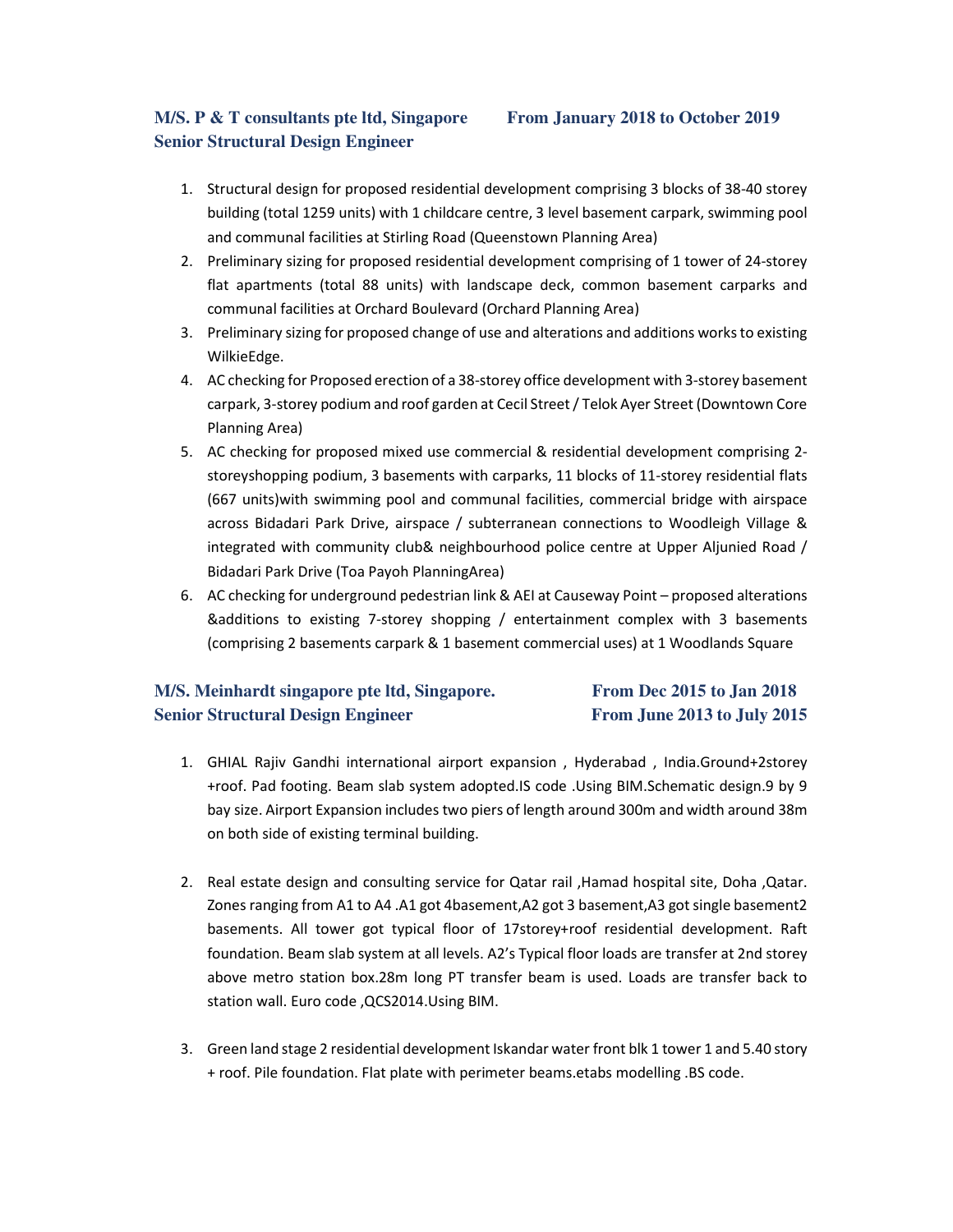- 4. Alexandra view, Singapore.2Basement +44storey residential development. Pilled raft foundation. Typical floor loads are transfer at 5th storey. Flat plate system is adopted. Euro code.
- 5. New international Doha airport, Doha. Basements + level 0 to level5+roof 1.2km long and 80m width building With bay size of 15m by 8m,23 link bridges,3 tunnels 22 m width, Raft foundation and pile foundation.ACI, IBC code. Using BIM.Basement, column, firewall design.
- 6. Aspire mall, Doha, Qatar.2 basements + Ground + 2 storeys. Expansion joint (100mm) at every 60m, dividing the building into 7 individual storeys above the ground level, earthquake design based on UBC.PT beam and slab system.Retaing wall. Raft foundation with tension piles.ACI,UBC code.9 by 9 bay size.
- 7. City centre, Najma, Doha, Qatar.4 Basements + Ground + 4 Storey podium (shopping area)+7 storeys Hotel. Expansion joints(100mm) at every 60m, dividing the building into 6 individual storeys above the ground level. Earth quake design based on UBC.PT beam, Rc Slab and flat slab system at basement carpark. Permanent SBP wall, Raft foundation with tension Pile.ACI,UBC code .9 by 9 bay size.
- 8. Assisi hospice ,Singapore. Basement + 6 storeys.Beam,Slab and flat plate system. Permanent SBP and retaining wall. Pile foundation. Using BIM.BS code.

# **Wrx consultant pte ltd. Singapore From 27 July 2015 to 14 aug 2015 Structural engineer M/S. P & T consultants pte ltd, Singapore From November 2011 to May 2013 Structural Design Engineer**

Accredited checking projects (AC coordinator)

- 1. West gate: Proposed erection of a 25-storey commercial building comprising offices,1 basement & 4 storey retail, 2 basements at Boon lay way
- 2. Condominium development comprising 4 blocks of 18 storey residential units,2 blocks of 16 storey residential units with 2 basements at upper Serangoon view
- 3. warehouse building comprising 5 levels of flatted warehouse (Total 73 units) at old Toh tuck road
- 4. Water town:Residential/commercial development comprising 11 residential blocks of 11,12,13 &14 storey (Total 992 units) with 5 storey basement at Punggol central/Punggol walk
- 5. Condominium housing development comprising of 3 blocks of 5 storey with an attic residential flats (Total 172 units) at Toh tuck drive ( Bukit timah planning area)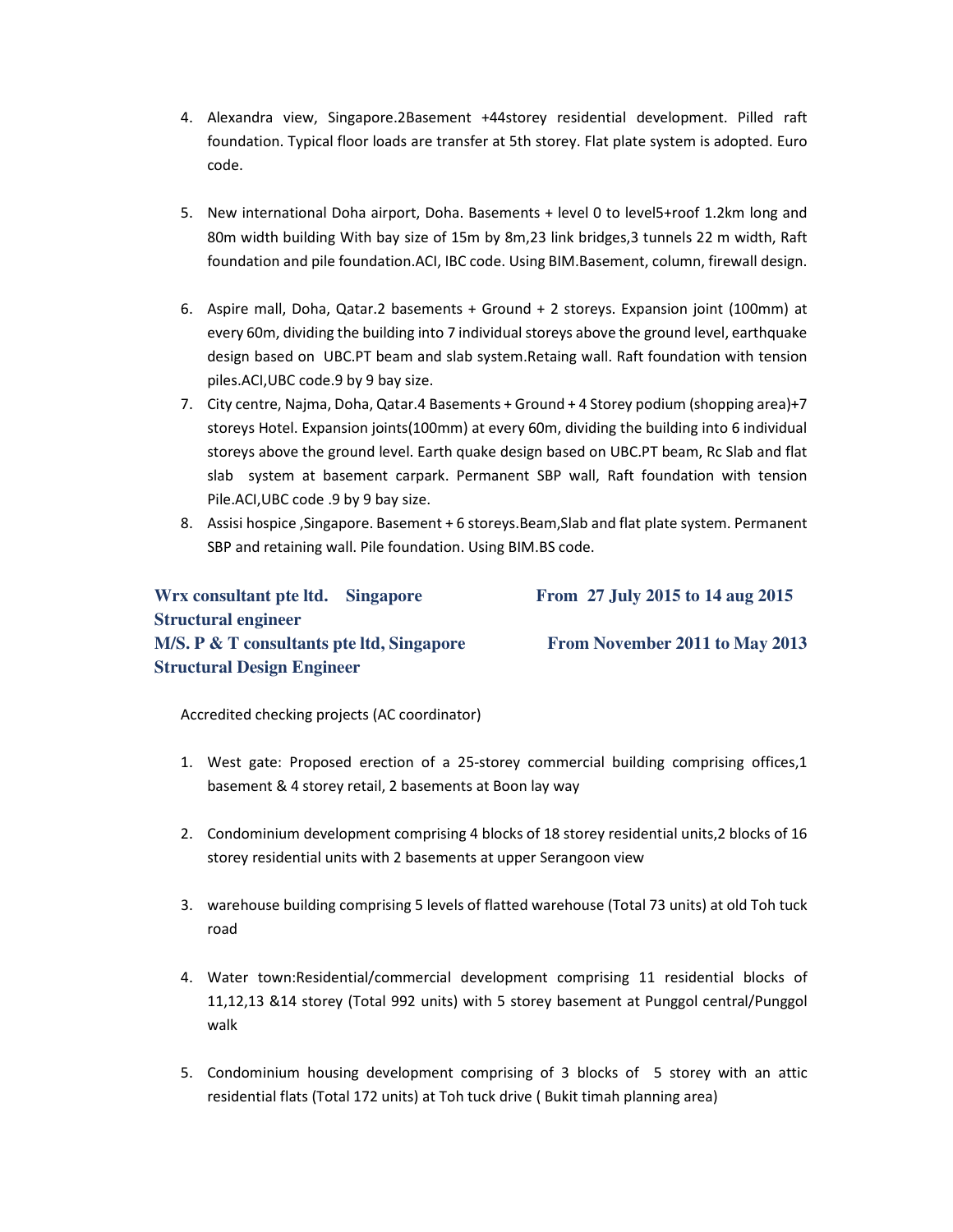6. D'leedon: Condominium development comprising 7 blocks of 36 storey residential flats (Total 1703 units) & 6 pairs of part 2/part3 storey strata semi-detached houses (12 units) at King's road/Leedon heights/Farrer road

Design projects

7. MTB 2 building Bangalore,India.Pad and combined footing design only

## **M/S. Ecas-Ej consultants pte ltd, Singapore Structural Design Engineer** From September 2010 to October 2011

Accredited checking project

- 1. Condominium housing development comprising 1 block 45 storey residential building (total 373 units) with 2 basement car park, swimming pool and club house facilities at Alexandra road (bukit merah planning area)(S\$150 million)
- 2. Residential apartment (total 53 units) with 5 storeys,attic, roof terrace, mechanized car park, open car park and swimming pool at 18 lorong 102 changi (geylang planning area) (S\$4 million)
- 3. MD1 comprising of 17 storeys with basement for yong loo lin school of medicine with in national university of Singapore at 10 kentridge crescent (S\$153 million)

Design projects

4. Rresidential building with 18 storeys,basement car parks, swimming pool and recreational facilities at carinhill rise (Newton planning area)

# **M/S. Buro Engineers (I) Pvt. Ltd., Chennai, India Structural Design Engineer From July 2007 to August 2010**

- 1. Sky villas Residential apartment for M/s Olympia Infratech Pvt. Ltd. at OMR road, Navallur, Chennai, India. Basement + Ground + 18 typical floors.Built up Area: 1, 18,810 Sq.ft,Retaining wall, Bored Pile foundation.
- 2. MFar Hotel for M/S MFar Hotels Ltd., at Velachery, Chennai, India. Three Basement floors, Ground floor, first floor, two mezzanine floor, service floor, eight typical floors having 250 guest rooms. Built up Area: 3, 80,000 Sq.ft,earth quake design based on IS code.Retaining wall, Pad and combined footing over hard rock.